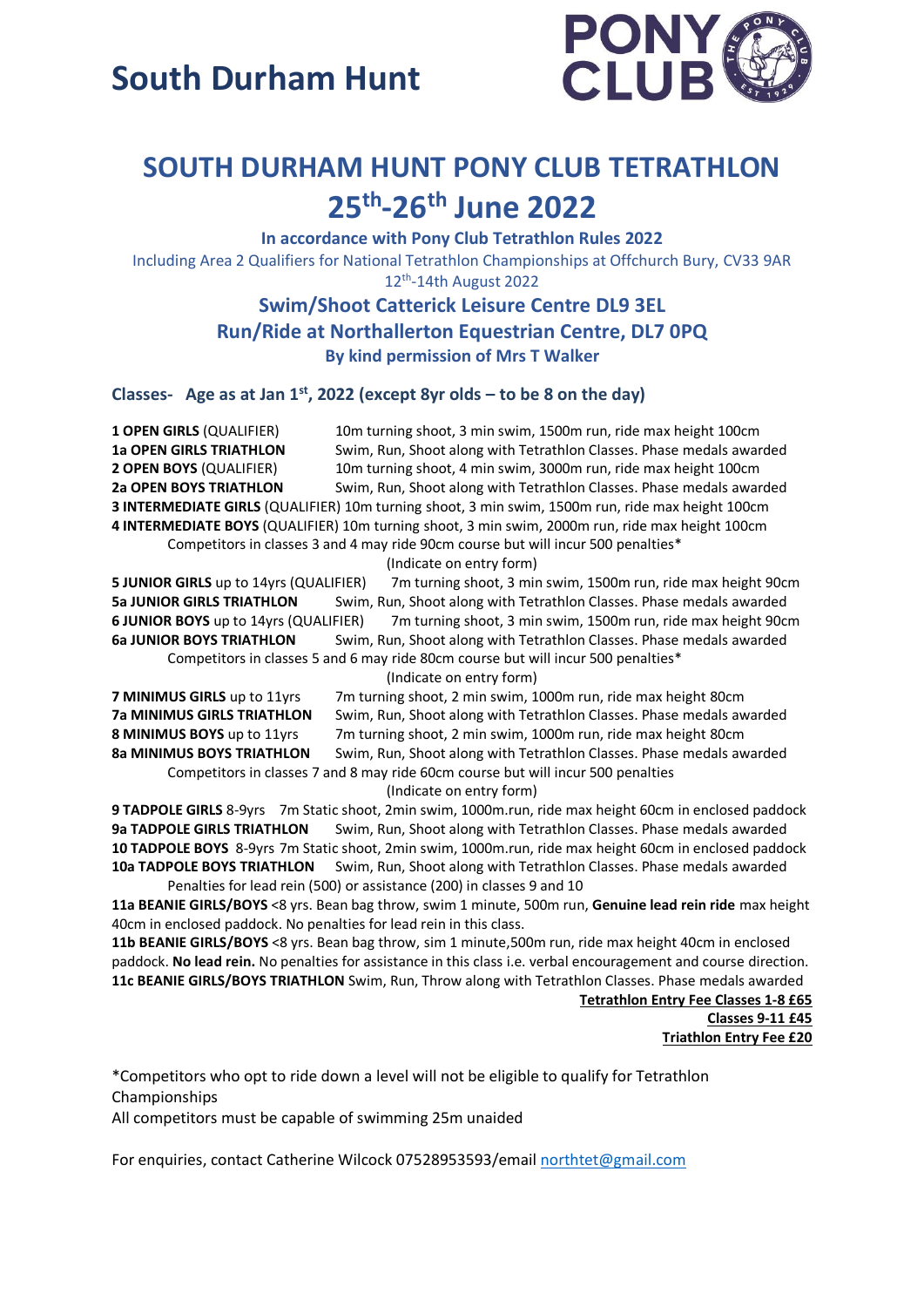

Tetrathlon/Triathlon Entries via **[www.horse-events.co.uk](http://www.horse-events.co.uk/)** before the **closing date of 9 th June 2022.**

**Entries will only be processed following confirmation from either the Branch DC or Tetrathlon Coordinator that the competitor is capable of riding at the required level and has received training in the use of an air pistol from a suitably qualified shooting instructor.** 

Each participating branch must provide I volunteer to help at the triathlon phases and 2 jump judges.

Horse Passports must be available for inspection on request and equine flu vaccinations must be within 6 months of the competition date. Please read [https://pcuk.org/media/eibpycgm/the-pony](https://pcuk.org/media/eibpycgm/the-pony-club-vaccination-rule-v22-1-2.pdf)[club-vaccination-rule-v22-1-2.pdf](https://pcuk.org/media/eibpycgm/the-pony-club-vaccination-rule-v22-1-2.pdf)

Tetrathlon Rules including team structures can be found on <https://pcuk.org/media/defpiixk/rulebook-tetrathlon-web-v22-1-4.pdf>

Tetrathlon and Triathlon Run/Swim/Shoot will be held on 25<sup>th</sup> June. Riding on 26<sup>th</sup> June.

Times will be posted on the Northern England Tetrathlon Facebook Group.

| Legal liability: | Neither the organisers nor any person acting on their behalf, accept any liability for any loss,<br>damage, accident, injury, or illness to competitors, spectators, or any other persons or<br>property whatsoever.                                                                                                                                                                                                                                                        |
|------------------|-----------------------------------------------------------------------------------------------------------------------------------------------------------------------------------------------------------------------------------------------------------------------------------------------------------------------------------------------------------------------------------------------------------------------------------------------------------------------------|
| Health & safety: | The organisers of this event have taken reasonable precautions to ensure the health &<br>safety of everyone present. For these measures to be effective, everyone must take all<br>reasonable precautions to avoid and prevent accidents occurring and must obey the<br>instructions of the organiser and all officials & stewards.                                                                                                                                         |
|                  | In line with government/local authority guidelines, South Durham Hunt Pony Club must abide<br>by specific rules and regulations. It is therefore important that you read the statement<br>below, in full.                                                                                                                                                                                                                                                                   |
|                  | "Anyone showing signs of ill health or COVID-19 should not attend the competition, in any<br>capacity (this includes any quest names provided). Anyone self-isolating because of 'track<br>and trace' advice or suspected contact with an infected person should not attend. Anyone,<br>who subsequently becomes ill should contact the event organiser and inform them. Everyone<br>must adhere to any new travel restrictions that may be introduced prior to the event." |
|                  | You can keep informed of the latest NHS information on COVID-19 by visiting the following link<br>- https://www.nhs.uk/conditions/coronavirus-Covid-19/.                                                                                                                                                                                                                                                                                                                    |
|                  | As part of the Track & Trace program, guest details will be kept for a maximum of 21 days.                                                                                                                                                                                                                                                                                                                                                                                  |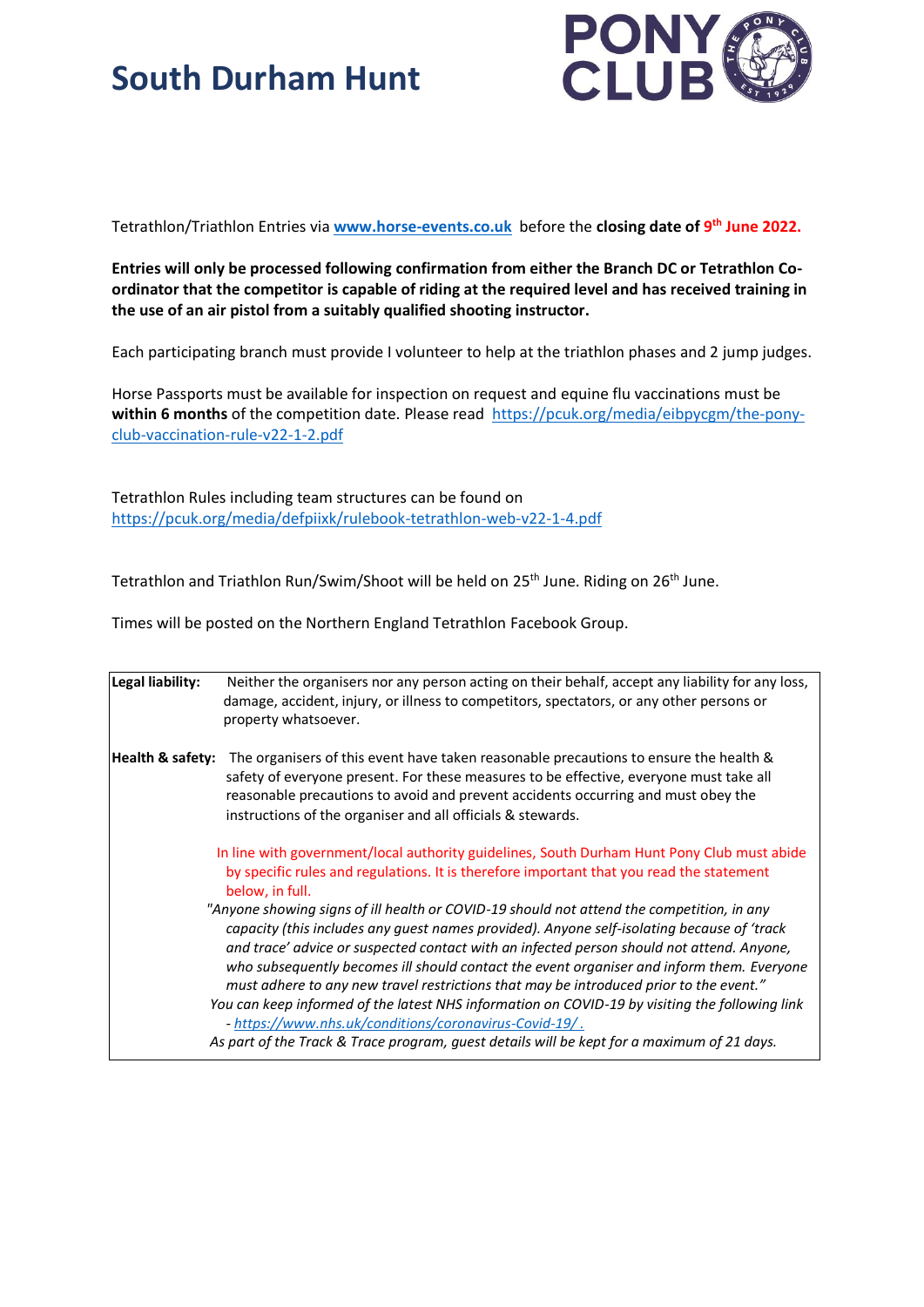

#### **BRANCH ENTRY FORM**

#### **Branch Entry Form to be completed by the Branch DC or Tetrathlon Co-ordinator and returned before the closing date (9th June) to [northtet@gmail.com](mailto:northtet@gmail.com)**

This is to confirm that each entrant is

- capable of riding at the level required for the class entered and
- have received training from a qualified shooting coach to ensure that he/she is safe to shoot with an air pistol in a Tetrathlon Competition (does not apply to Classes 11a and 11b).
- capable of swimming >25m unaided

Team Competition

- Teams of 4 or 3 Boys or Girls in the same age-group.
- Mixed Teams of no more than 2 of each gender in the same age-group.
- Individual competitors may be included in Mixed Area Teams. These teams are not eligible to qualify for Tetrathlon Championships.
- The best 3 scores will be counted.

| <b>Branch</b>               |       | Area      |  |  |
|-----------------------------|-------|-----------|--|--|
| DC or Tet Co-ordinator Name |       | Mobile No |  |  |
|                             | Email |           |  |  |
| Volunteer (Saturday)        | Name  | Mobile No |  |  |
| Jump Judges (Sunday)        | Name  | Mobile No |  |  |
|                             | Name  | Mobile No |  |  |

| <b>Class</b> | <b>Name</b> | <b>Team Name</b> | <b>Riding Level</b><br>(e.g. 90cm) | Competent<br><b>Shooting</b> | Competent<br>swimming<br>25m |
|--------------|-------------|------------------|------------------------------------|------------------------------|------------------------------|
|              |             |                  |                                    |                              |                              |
|              |             |                  |                                    |                              |                              |
|              |             |                  |                                    |                              |                              |
|              |             |                  |                                    |                              |                              |
|              |             |                  |                                    |                              |                              |
|              |             |                  |                                    |                              |                              |
|              |             |                  |                                    |                              |                              |
|              |             |                  |                                    |                              |                              |
|              |             |                  |                                    |                              |                              |
|              |             |                  |                                    |                              |                              |
|              |             |                  |                                    |                              |                              |
|              |             |                  |                                    |                              |                              |
|              |             |                  |                                    |                              |                              |
|              |             |                  |                                    |                              |                              |
|              |             |                  |                                    |                              |                              |
|              |             |                  |                                    |                              |                              |
|              |             |                  |                                    |                              |                              |
|              |             |                  |                                    |                              |                              |